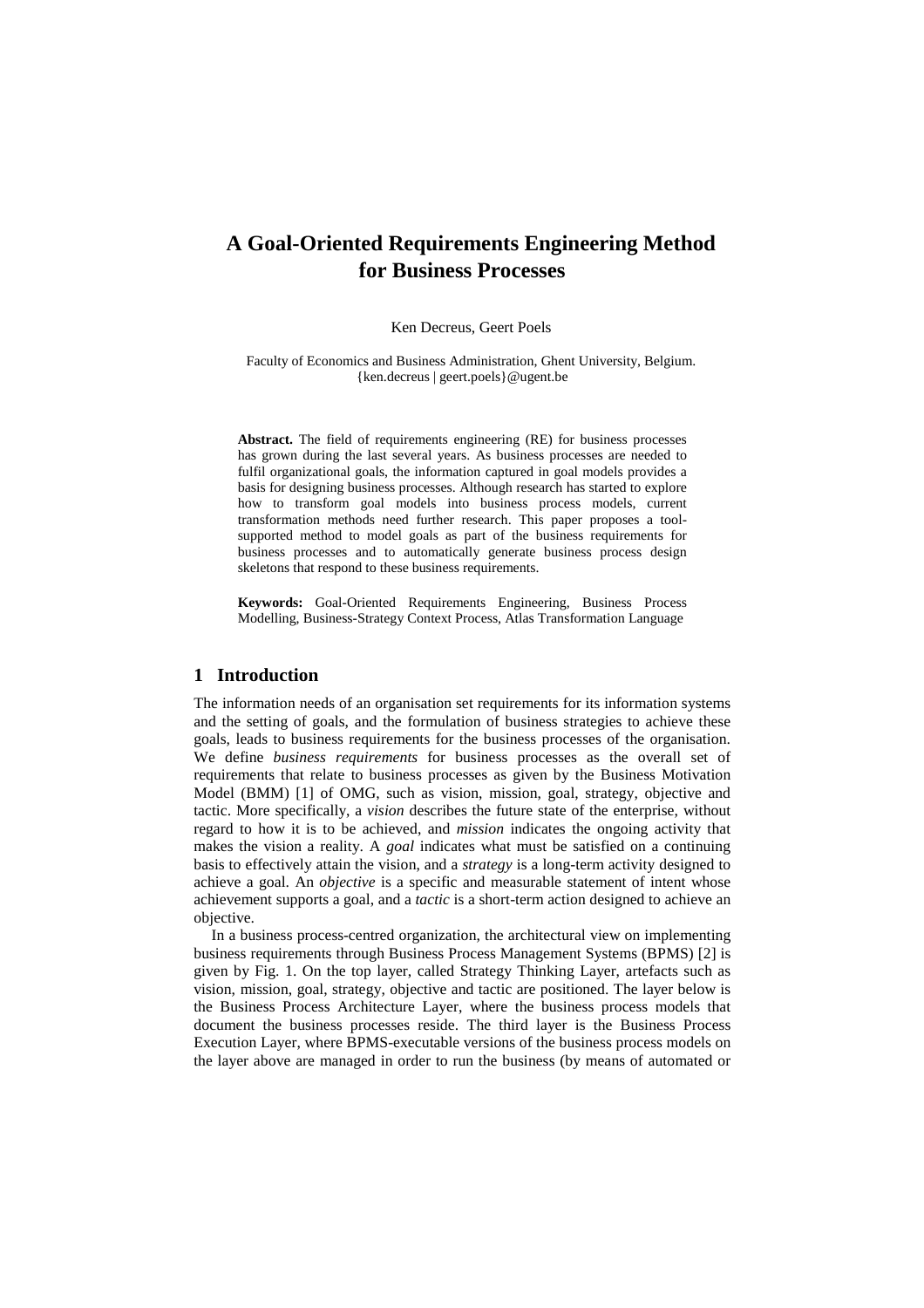human activities). The bottom layer, called Business Process Infrastructure Layer, contains the IT infrastructural services (e.g. web services, service-oriented software applications) that are used to automate the non-human parts of business processes.

The importance of implementing requirements by means of BPMS software is illustrated by Gartner Research [3], which estimates that by 2015 30% of business applications will be developed by means of BPMS technology. As traditional software packages are expected to play a less important role, we foresee a growing need for RE techniques that are adapted to BPMS packages.



**Fig. 1.** Implementing business requirements through a Business Process Management System

Our research intends to contribute to the realization of the Business Process Architecture Layer. This paper presents an approach to model Strategy Thinking Layer goals as part of the business requirements for business processes and to automatically generate business process design skeletons (captured in models on the Business Process Architecture Layer) that respond to these business requirements. Our first contribution is taking an existing goal-oriented requirements engineering method, called the B-SCP (Business-Strategy Context Process) method [4], to create the Business Requirements Model of an organisation. The unique value proposition of B-SCP is combining the i\* goal modelling language [5], Jackson's Problem Frames [6] and Role Activity Diagrams [7] into one overall top-down method. We extended the B-SCP method by developing a graphical editor for visually creating business requirement models and to generate B-SCP models based on the existing metamodels. Our second contribution is offering automatic transformation mappings to create business process design skeletons (in Business Process Modelling Notation - BPMN [8]) out of the B-SCP models. To this end, we reuse the work of Lapouchnian et al. [9] to support the generation of business process models.

The target user of our approach is a domain expert (called 'business user') who works in a business process-centred organisation and understands both high-level strategy concepts (such as business goals) and low-level operational details (such as the way business processes are organized). The development of this approach is based on the working hypothesis that it is useful and valuable to first model new or changed goals in a business requirement model and next to generate business process design skeletons out of this business requirement model in such a way that the changes to business process designs, needed to comply with the new/changed requirements, can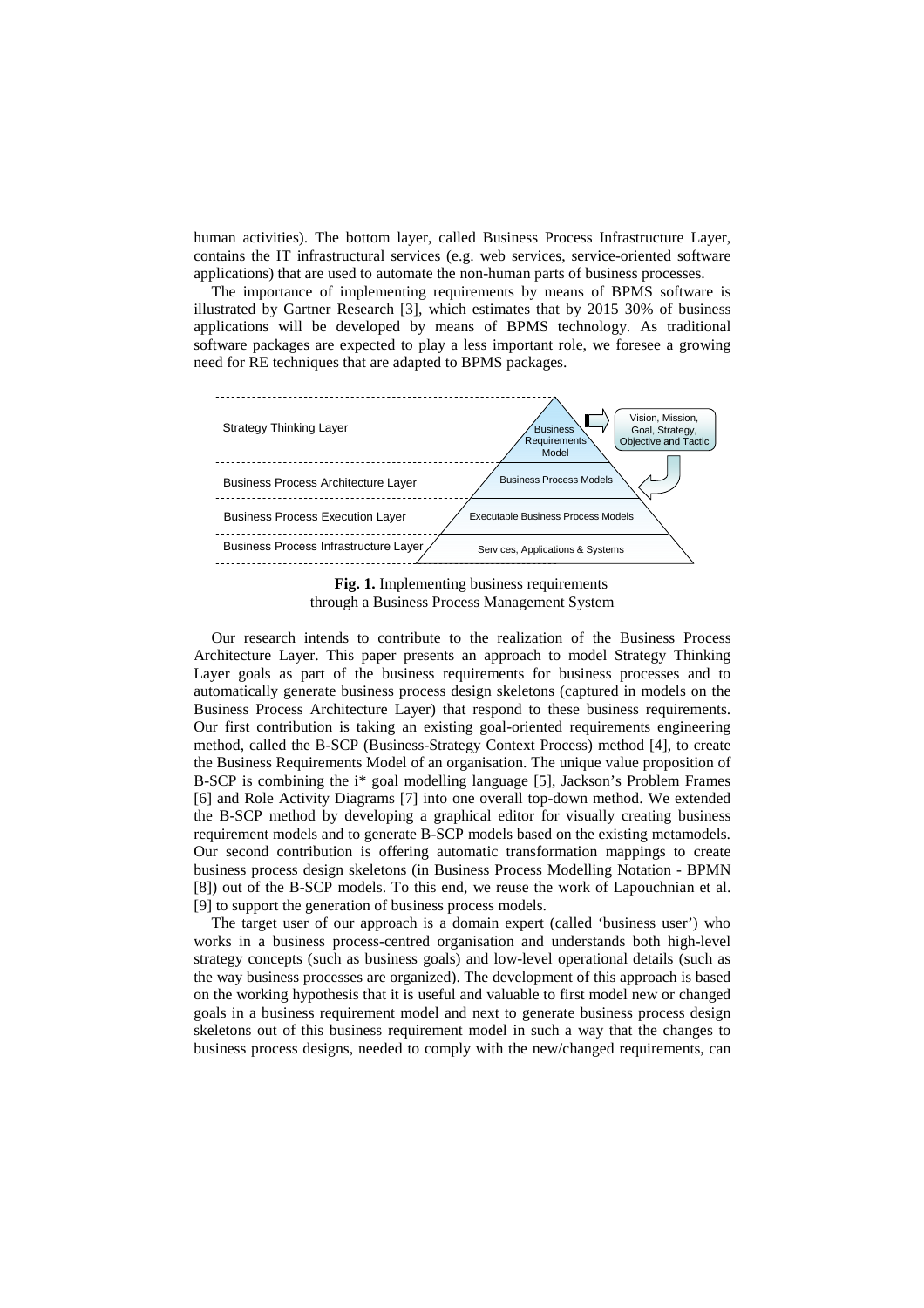be done more easily/effectively (compared to directly changing existing business process models).

# **2 Goal-Oriented Requirements Engineering for Business Processes**

Our method provides the business user with an Eclipse-based Business Requirements Editor, which he/she employs to design a new Business Requirements Model (to initiate the Strategy Thinking Layer) or to adapt an existing Business Requirements Model (e.g. to add a new or modified business process to the Business Process Architecture Layer). In this paper, we will illustrate the first scenario that is detailed below (Step 1 to Step 6), and of which the first three steps are based on the B-SCP method of Bleistein et al. [4] and the fourth step relates to the work of Lapouchnian et al. [9]. The resulting Business Requirements Model is a hierarchical model of context diagrams, that have corresponding requirement diagrams. For instance, Fig. 2 shows the Business Requirements Model for the Seven-Eleven Japan (SEJ) case study [10], that describes the information-based strategies that have helped SEJ become a top performing retailer in Japan, selling high quality products through an industry-wide supply chain network of manufacturers, distributors, third-party logistics providers and franchise shops.



**Fig. 2.** Eclipse-based Visual Business Requirements Editor

**Step 1. Identify the Business Model Participants and Their Relationships (B-SCP Original).** The organisation of interest is determined, together with other business model participants (such as customers, allies and suppliers) and the flows of money, product and information between the participants are identified. For instance, SEJ is the organisation of interest, that relates to customers, franchise stores, combined delivery centres and suppliers (Fig. 2 – Context Diagram DA).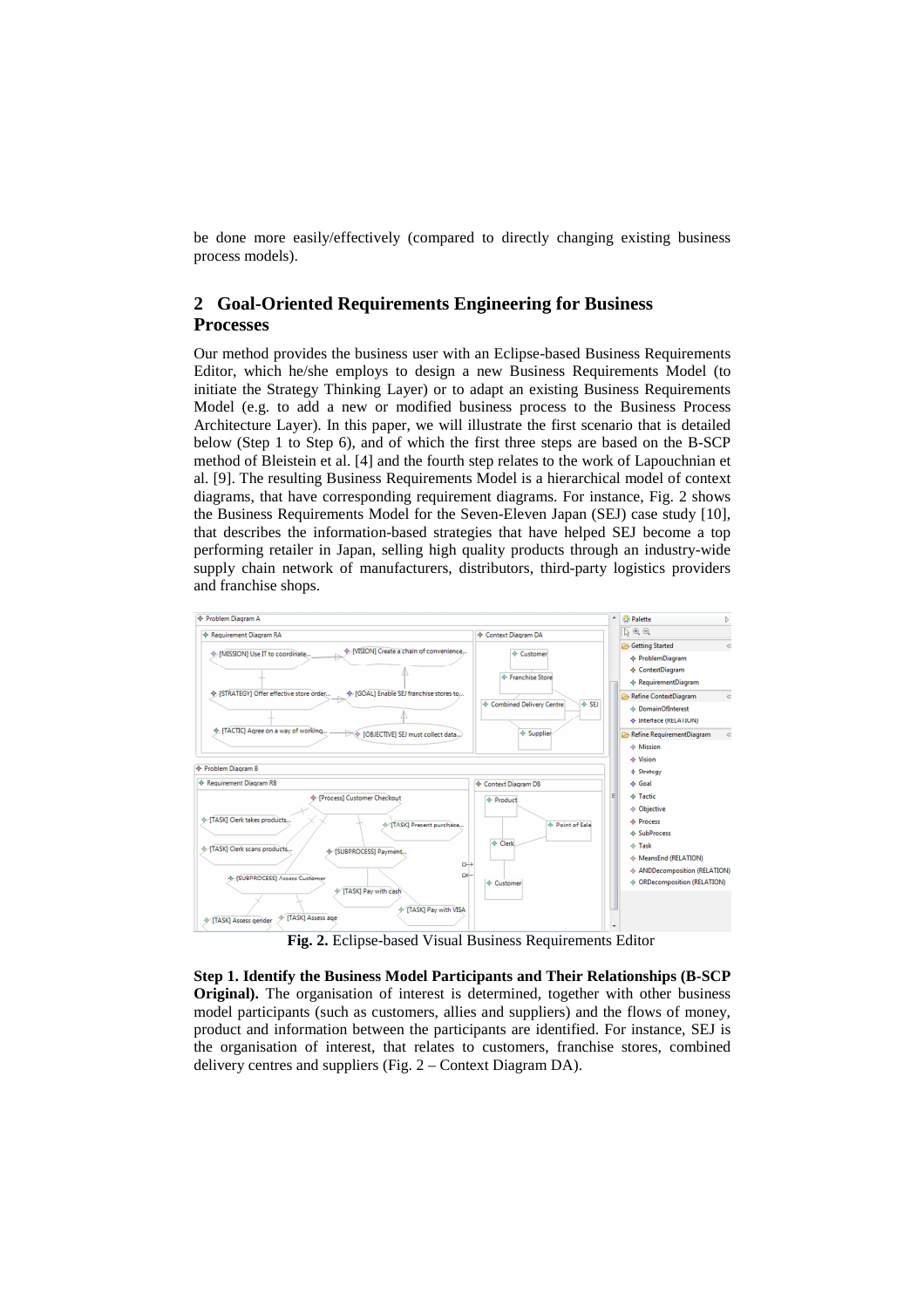**Step 2. Identify the Top-Level Business Requirements (B-SCP [4] Original).** The VMOST (Vision, Mission, Objectives, Strategy, Tactics) method is used to deconstruct the motivational aspects of a company into business requirements, and the rules of OMG's Business Motivation Model (BMM) [1] are employed to relate the discovered business requirements. For instance, the vision 'create a chain of SEJ convenience stores where you can find a solution for any of your daily life problems at hours when needed' is supported by the mission 'Use IT to coordinate a supply chain of business partners' (Fig. 2 – Requirement Diagram RA).

**Step 3. Identify Business Process Participants and Their Relationships (B-SCP [4] Original).** For each business process that the business user wants to elaborate, determine the business process participants and the flow of products or information between the participants. The scope of the business process is defined by identifying the main business process participant, and by selecting other business process participants in function of the main one. For instance, the Point of Sale system of a franchise store relates to a product, the clerk and a customer (Fig. 2 – Context Diagram DB).

**Step 4. Refine the Top-Level Business Requirements (Adapted from B-SCP [4]).** Given a specific context of business process participants and their relationships, the top-level business requirements (such as vision, mission, goal, strategy, objective and tactic) should be refined into business requirements for business processes (such as the required business process itself, required subprocesses and required tasks). The original B-SCP framework considers all kinds of business requirements for business processes as *tactics*. In contrast, we consider a *business process* as something that realizes a *tactic* by means of an ordered collection of activities that takes one or more kinds of inputs and creates an output that is of value to the customer [11]. An activity in a business process could be a *subprocess*, which is a business process included in a higher level business process, or a *task*, which is an atomic activity performed by an end-user and/or an application. For instance, the business process 'Customer Checkout' has a subprocess 'Payment Process', that consists of a task 'Pay with cash' (Fig. 2 – Requirement Diagram RB).

**Step 5. Add Control Flow Annotations (Based on Lapouchnian et al. [9]).** In this paper, we want to support the basic control-flow patterns as published by the Workflow Patterns Initiative (WCP-1: Sequence, WCP-2: Parallel Split, WCP-3: Synchronisation, WCP-4: Exclusive Choice, WCP-5: Simple Merge) [12]. To this end, we let the business user annotate the links in the Business Requirements Model with control flow annotations. More specifically, the business user can choose meansend links, sequential AND decomposition links, parallel AND decomposition links, and OR decomposition links. Firstly, means-end links indicate a relationship between an end (i.e. i\* soft/hard goal) and a means (i.e. i\* task) for attaining this end (e.g. the mission is a means for attaining the vision). Secondly, a sequential AND decomposition link defines that the execution of an i\* node depends on the left-toright sequential execution of *all* nodes indicated by the link (e.g. the customer checkout process is achieved when the clerk starts by taking the products presented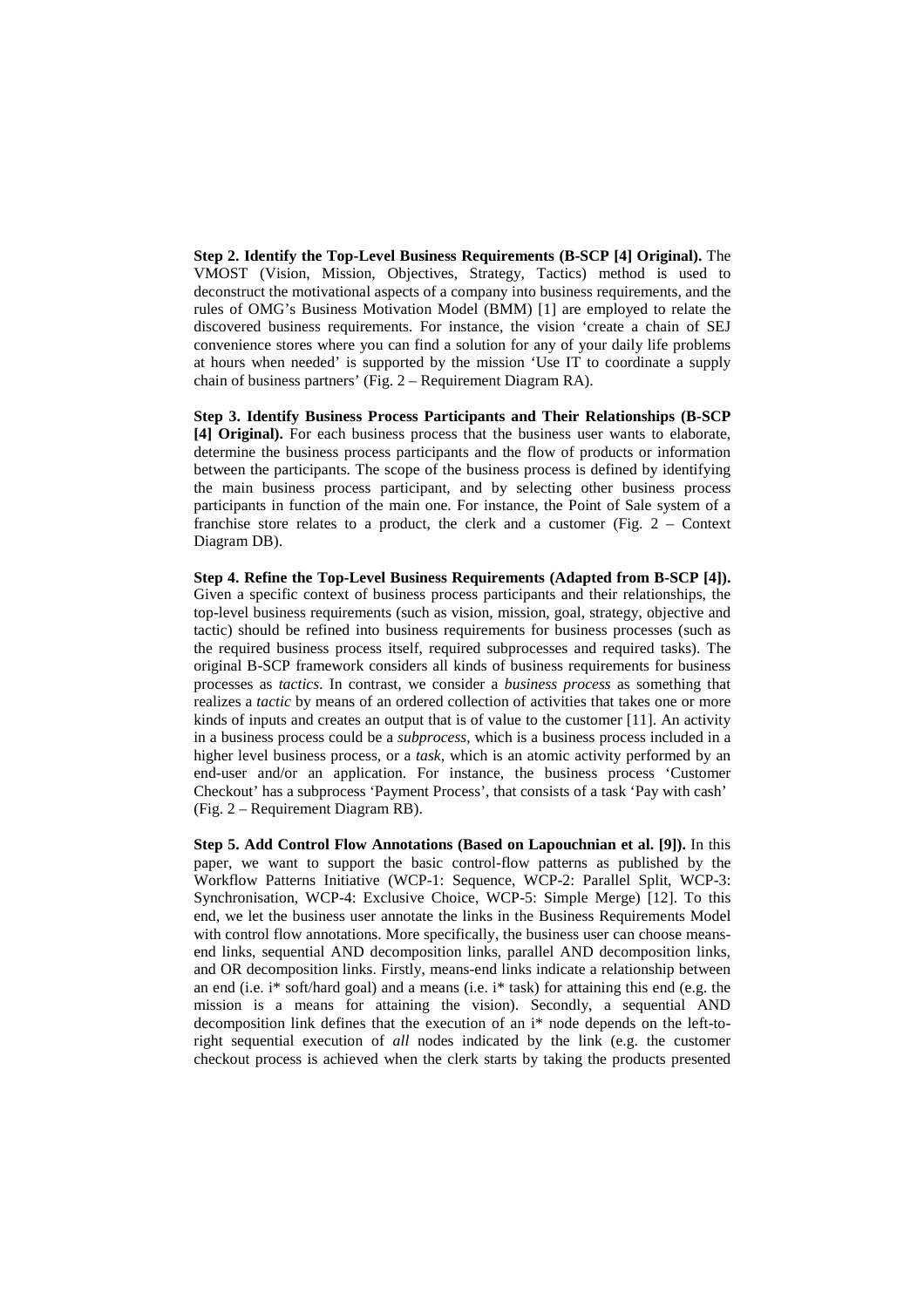for purchase and ends by giving the receipt). Thirdly, a parallel AND decomposition link defines that the execution of an i\* node depends on the execution of *all* nodes indicated by the link without imposing a particular order (e.g. to assess a customer, the clerk has both to assess customer age and gender, but the order in which this is done doesn't matter). Fourthly, an OR decomposition link defines that the execution of an i\* node depends on the execution of *at least one* node indicated by the link (e.g. customers can pay the entire amount with cash or VISA, or partially cash and partially VISA).

**Step 6. Transform Selected Problem Diagram into Business Process Model.** The business user selects a problem diagram (e.g. Fig. 2 – Problem Diagram B consisting of RB and DB) from the Business Requirements Model, and activates the automated transformation mappings via the Eclipse environment. The automated mappings are implemented by means of the Atlas Transformation Language (ATL) project [13]. The basic requirements to run an ATL project are having a source metamodel, a target metamodel and an instance of the source metamodel. Based on the defined ATL mappings, an instance of the target metamodel will be generated from the source instance.

An extract of our ATL mappings that we defined is shown in Fig. 3. Firstly, sequential routing of business process activities, that are related to a domain of interest, map to workflow control-flow pattern WCP-1 (Fig. 3 – rule 4). Secondly, parallel routing of business process activities, that are related to a domain of interest, map to workflow control-flow pattern WCP-2 and WCP-3 (Fig. 3 –rule 5 and 6). Thirdly, conditional routing of business process activities, that are related to a domain of interest, map to workflow control-flow pattern WCP-4 and WCP-5 (Fig. 3 –rule 7 and 8). The output of the transformation mappings is a serialized business process model following the BPMN notation, which can be manually refined in an Eclipsebased BPMN editor (Fig. 4).

```
(1) rule ProblemDiagram{ 
 from a : BRM!ProblemDiagram 
 to b : BPMN!BpmnDiagram(name <- a.name)} 
(2) rule DomainOfInterest{ 
 from a : BRM!DomainOfInterest 
 to b : BPMN!Pool(name <- a.name), 
 startevent : BPMN!Activity(activityType <- 'EventStartEmpty'), 
 endevent : BPMN!Activity(activityType <- 'EventEndEmpty'), 
            firstSequence : BPMN!SequenceEdge} 
(3) rule Task{ 
 from a : BRM!Task 
 to b : BPMN!Activity(activityType <- 'Task', name <- a.name)} 
(4) rule ANDDecomposition_Sequence{ --Implementation of WCP-1 
 from a : BRM!ANDDecomposition(self.type = #SequentialOrder) 
 to b : BPMN!SequenceEdge(iD <- 'Sequence Edge')} 
(5) rule ANDDecomposition_Parallel_FirstOccurrence{ --Implementation of WCP-2 and WCP-3 
 from a : BRM!ANDDecomposition(self.type = #ParallelOrder and
       ERM!ANDDecomposition.allInstances()->first())<br>to b: BPMN!Activity(activityType <- 'GatewayParallel'),
to b: BPMN!Activity(activityType <- 'GatewayParallel'),<br>
c: BPMN!SequenceEdge(iD <- 'Left Parallel Edge'),<br>
d: BPMN!SequenceEdge(iD <- 'Left Parallel Edge'),<br>
e: BPMN!SequenceEdge(iD <- 'GatewayParallel'),<br>
f: BPMN!Sequenc
(6) rule ANDDecomposition_Parallel_OtherOccurrences{ --Implementation of WCP-2 and WCP-3 
        from a : BRM!ANDDecomposition(self.type = #ParallelOrder and not
                                                           BRM!ANDDecomposition.allInstances()->first())
```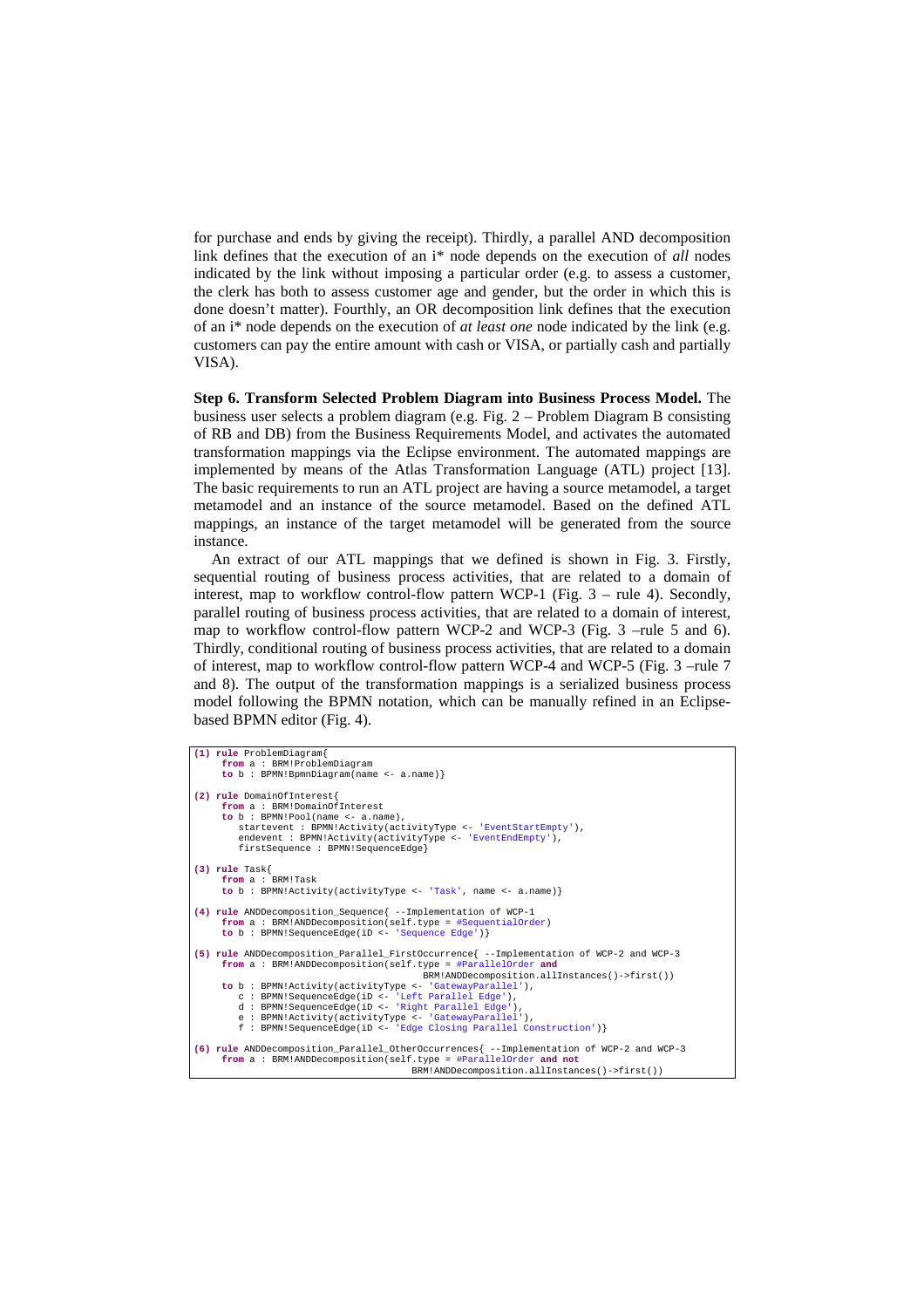





**Fig. 4.** Generated Business Process Model

# **3 Discussion**

The overall goal of our research is to reduce the existing gap between RE research and industrial RE practice [14]. When considering the current research on goaloriented requirements engineering, a lot of research is done related to the i\* goal language. Nevertheless, few published studies exist on applying the i\* goal language into practice, and indications exists that practitioners of large-scale industrial projects are unable to understand i\* models well enough to validate the requirements of the system they were building [15]. As the B-SCP framework was proposed to address the known shortcomings of i\* and to leverage the existing knowledge of Jacksons's Problem Frames, we considered the B-SCP framework as the starting point of our work.

The differentiation between a business requirements language and a business process language is the result of a deliberate design choice. As a modelling language is always conceived with a certain purpose in mind [16], we believe it is easier to represent goals and business processes using different languages, and to provide automatic translations between these languages, instead of choosing one modelling language to represent both goals and business process concepts. With low modelling complexity (e.g. modelling one clearly understood business process), creating a Business Requirements Model could be seen as an overhead cost. But, as real-world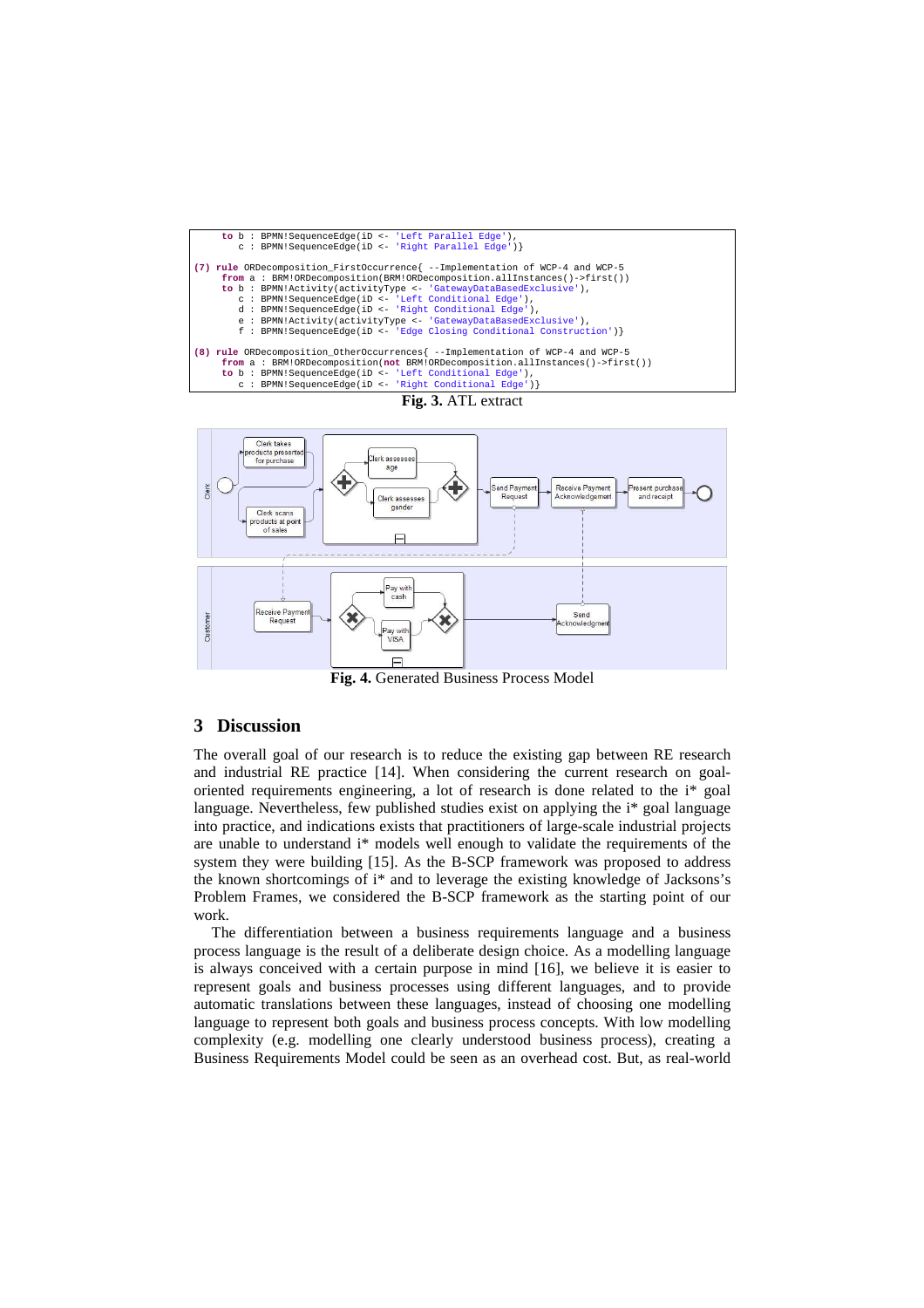business process modelling projects often quickly grow in complexity, business users can use the Business Requirements Model as an overview (or one could say, an overarching strategically aligned Business Process Architecture), and automatically generate as much business process models from the Business Requirements Model as they require.

Finally, we want to discuss the difference between 'business requirements for business processes' and 'software requirements'. In terms of Fig. 1, business requirements are to be situated in the Strategy Thinking Layer, and relate to the motivational aspects of a company. Based on the Business Requirements Model of the Strategy Thinking Layer, this paper proposes a method to build the Business Process Architecture Layer by generate business process models that describe all kinds of activities (performed by machines or humans). Typically, these business process models are used by requirement engineers to discover software requirements [17] such as functional requirements, non-functional requirements, constraints, interfaces, etc. In contrast, in the context of a BPMS, these business process models do not act as documentation but could be executed -after adding the necessary run-time components- in the BPMS. So in this paper, the notion of 'software requirements' coincides with the business requirements for non-human, automated business processes.

# **4 Conclusion and Future Work**

This paper presents an approach to model Strategy Thinking Layer artefacts as part of the business requirements for business processes and to automatically generate business process design skeletons (captured in models on the Business Process Architecture Layer) that respond to these business requirements. Our first contribution is extending an existing goal-oriented requirements engineering method, called the Business-Strategy Context Process (B-SCP) method, such that it can be used to create the Business Requirement Model for an organisation. Our second contribution is offering automatic transformation mappings to create business process design skeletons out of business requirements models. The expected implications of our research is to empower a (non-technical) business user with a serialized, yet intuitive way to represent his business requirements, going from strategies and goals till business processes and activities, and to allow these business users to generate business process models from these requirements. This should allow the business user to provide technical experts with reusable IT assets instead of providing merely paper-based requirements that requires more interpretation from (non-business) technical experts.

The current limitations of our work are the limited support for workflow controlflow patterns (only WCP-1 until WCP-5), and the lack of full-scale validation. In order to get initial feedback on the use and perceived value of our method, we decided to conduct a number of small-scale pilot studies in a specific context (Policy Modelling), in order to evaluate and refine our solution before considering largerscale and more general case study research. The main finding [18] of our pilot studies was the need for a thorough preparation of the participants in understanding our definitions, tools and method steps. For instance, a correct understanding among the participants should be reached about what is a mission, strategy, tactic, business